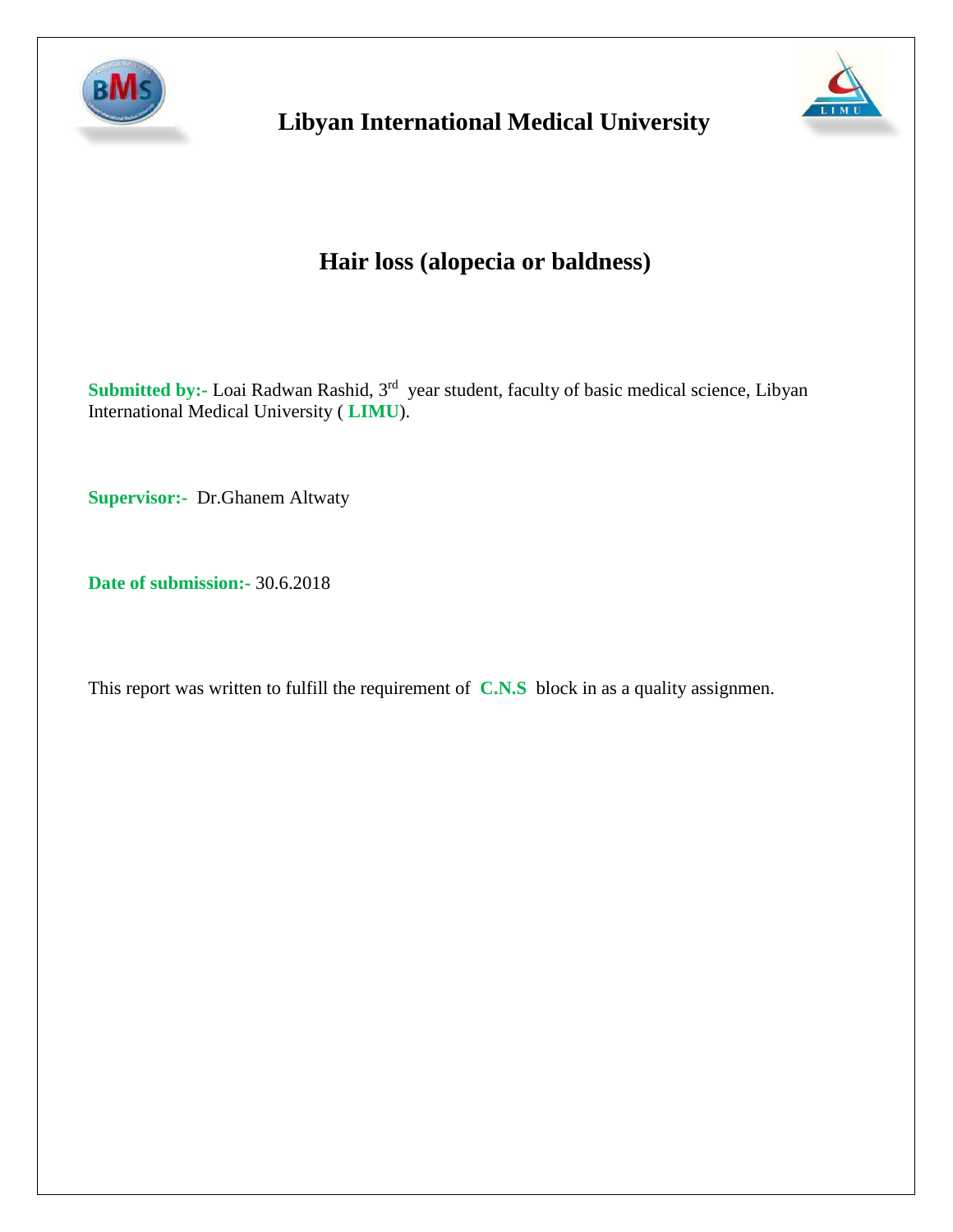# **Summary (Abstract):**

One cause of male pattern baldness is genetics, or having a family history of baldness. Research has found that male pattern baldness is associated with male sex hormones called androgens. The androgens have many functions including regulating hair growth.

Each hair on your head has a growth cycle. With male pattern baldness, this growth cycle begins to weaken and the hair follicle shrinks, producing shorter and finer strands of hair. Eventually, the growth cycle for each hair ends and no new hair grows in its place.

Inherited male pattern baldness usually has no medical ill effects. However, sometimes baldness has more serious causes, such as certain cancers, medications, thyroid conditions, and anabolic steroids. See your doctor if hair loss occurs after taking new medications or when it's accompanied by other health complaints. $(1)$ 

## **Introduction:**

There are approximately 100,000 hair follicles on the scalp.

Hair is the second fastest growing tissue in the human body, the first being bone marrow.

The rate of hair growth is about 1.25 cm (0.5 inches) per month. With age the speed of hair growth significantly slows down, and may turn out to be only 0.25 cm (0.1 inch) a month.

Baldness becomes visible only when the amount of lost hair approaches to 50%.

Hereditary hair loss (androgenetic alopecia) is the most common form of hair loss in men, and is responsible for more than 95% of all cases of baldness.

Hair are a protein product of follicles and so are sensitive to changes within the body, and hair loss is often the result of an internal disorder.

What is hair loss?

Hair loss (alopecia) is a tendency of follicles to stop producing hair growth, leading to a decrease in the amount of hair. Although alopecia can occur anywhere on the body, it is especially distressing when it affects the scalp. It usually develops gradually and may be patchy or diffuse.

# **Discussion:**

# **Opinion the Mayo Clinic Staff:**

A number of factors can increase your risk of hair loss, including:

Family history,Age, Stress.

Poor nutrition.

Certain medical conditions, such as diabetes and lupus.

## **Causes:**

Most people normally shed 50 to 100 hairs a day. This usually doesn't cause noticeable thinning of scalp hair because new hair is growing in at the same time. Hair loss occurs when this cycle of hair growth and shedding is disrupted or when the hair follicle is destroyed and replaced with scar tissue.

The exact cause of hair loss may not be fully understood, but it's usually related to one or more of the following factors:

- Family history (heredity).
- ❖ Hormonal changes.
- ❖ Medical conditions.
- Medications.

## **Family history (heredity)**

The most common cause of hair loss is a hereditary condition called male-pattern baldness or femalepattern baldness. It usually occurs gradually and in predictable patterns — a receding hairline and bald spots in men and thinning hair in women.

Heredity also affects the age at which you begin to lose hair, the rate of hair loss and the extent of baldness. Pattern baldness is most common in men and can begin as early as puberty. This type of hair loss may involve both hair thinning and miniaturization (hair becomes soft, fine and short).

Hormonal changes and medical conditions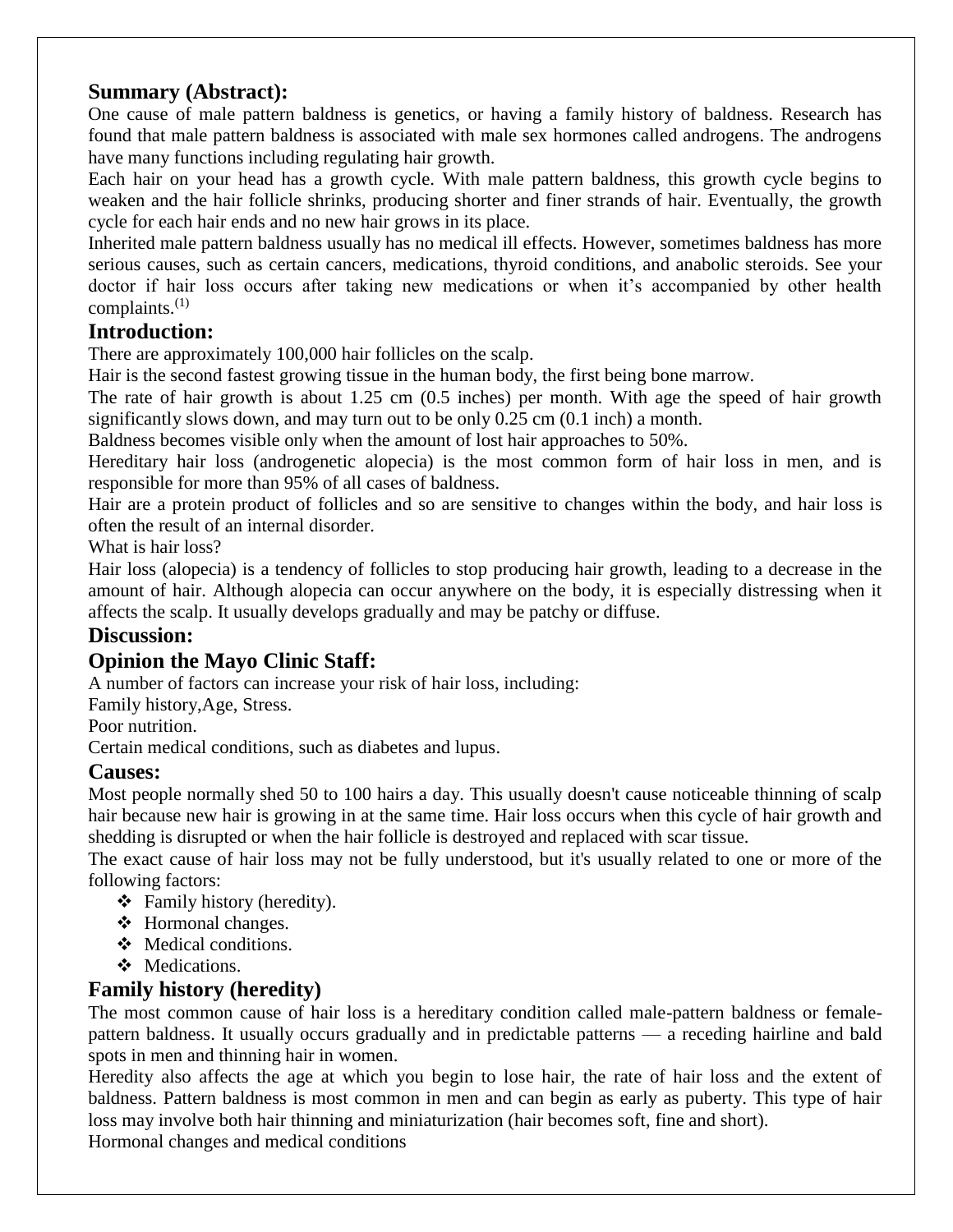A variety of conditions can cause hair loss, including:

## **Hormonal changes:**

Hormonal changes and imbalances can cause temporary hair loss. This could be due to pregnancy, childbirth or the onset of menopause. Hormone levels are also affected by the thyroid gland, so thyroid problems may cause hair loss.

## **Patchy hair loss:**

This type of nonscarring hair loss is called alopecia areata (al-o-PEE-she-uh ar-e-A-tuh). It occurs when the body's immune system attacks hair follicles causing sudden hair loss that leaves smooth, roundish bald patches on the skin.

## **Scalp infections:**

Infections, such as ringworm, can invade the hair and skin of your scalp, leading to scaly patches and hair loss. Once infections are treated, hair generally grows back.

### **Other skin disorders:**

Diseases that cause scarring alopecia may result in permanent loss at the scarred areas. These conditions include lichen planus, some types of lupus and sarcoidosis.

### **Hair-pulling disorder:**

This condition, also called trichotillomania ,causes people to have an irresistible urge to pull out their hair, whether it's from the scalp, the eyebrows or other areas of the body.

## **Medications**

Hair loss can be caused by drugs used for cancer, arthritis, depression, heart problems, high blood pressure and birth control. Intake of too much vitamin A may cause hair loss as well.

Other causes of hair loss

#### **Hair loss can also result from:**

#### **Radiation therapy to the head:**

The hair may not grow back the same as it was before.

#### **A trigger event:**

Many people experience a general thinning of hair several months after a physical or emotional shock. This type of hair loss is temporary. Examples of trigger events include sudden or excessive weight loss, a high fever, surgery, or a death in the family.

#### **Certain hairstyles and treatments:**

Excessive hairstyling or hairstyles that pull your hair tight, such as pigtails or cornrows, can cause traction alopecia. Hot oil hair treatments and permanents can cause inflammation of hair follicles that leads to hair loss. If scarring occurs, hair loss could be permanent.<sup>(2)</sup>

## **Opinion the health Assist**

## **Androgenic alopecia:**

The major cause of hair loss is Androgenic alopecia - the genetic predisposition for hair loss inherited from either or both of parents. Almost all people have some degree of androgenic alopecia. Visible changes occur in most people by the age of 50 years.

Androgenetic alopecia is more common in men than women. About two-thirds of men experience some degree of appreciable hair loss by the time they are 35 years old, and about 85% have significantly thinning hair by age 50. And nearly 40% of women experience some degree of androgenetic alopecia in their lifetime.

The main cause of androgenic alopecia in both men and women involves a genetic sensitivity to a dihydrotestosterone (DHT), a derivative of the male hormone testosterone. DHT causes hair follicles to shrink and induces miniaturization of hair. Shrinking follicles produce thinner hair, and eventually fail to produce new hairs at all. Stress may trigger onset of androgenic alopecia by inducing hormonal changes.

Androgenetic alopecia in men (male pattern baldness) is generally characterized with the onset of a receding hairline and thinning crown. Hair on the forehead area or on the top of the head appear to be the